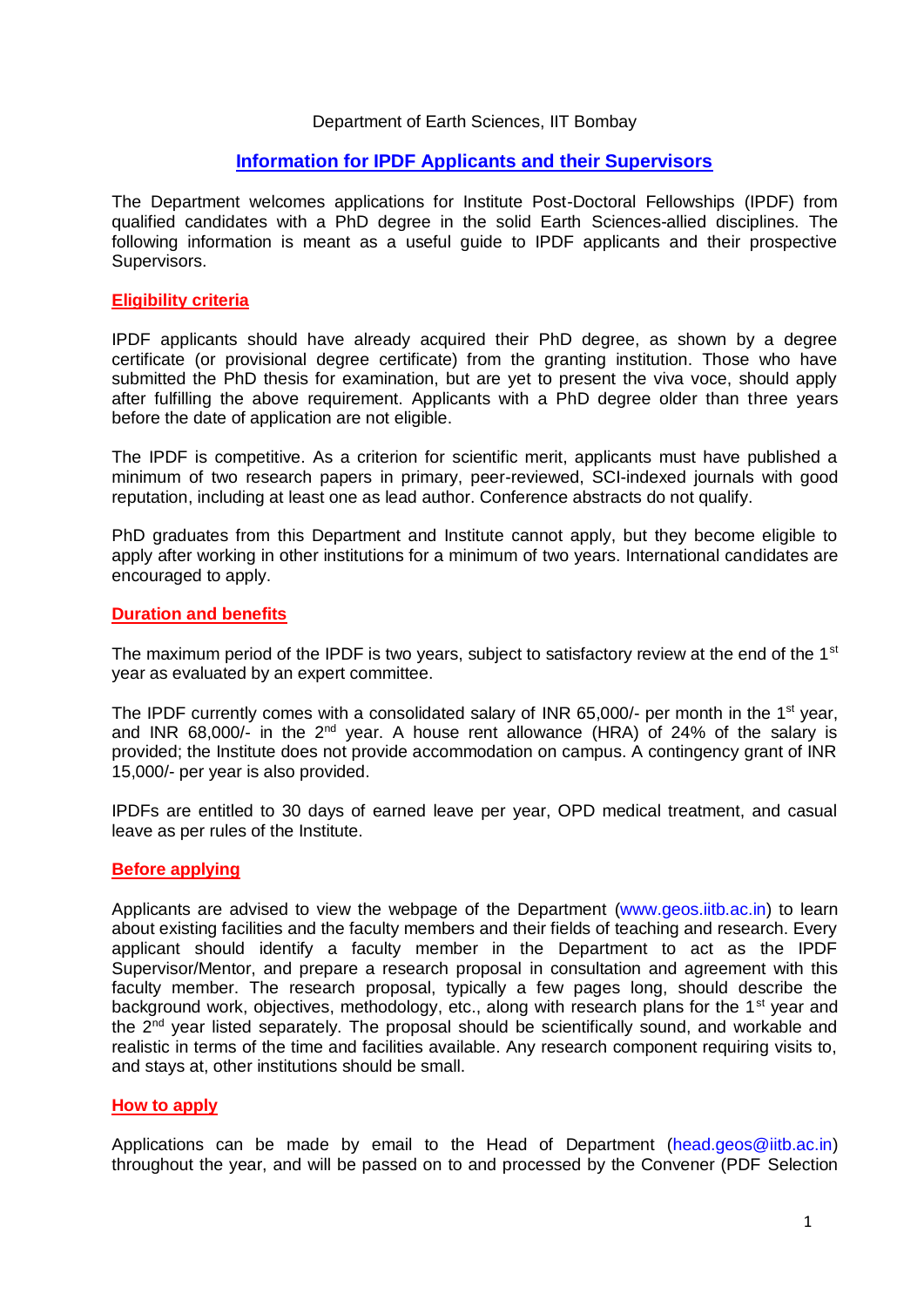Committee) as they are received. The application form may be downloaded from the following website:<https://www.iitb.ac.in/en/careers/institute-post-doctoral-fellows-recruitment>

The IPDF email application must include the following documents, all as PDF files:

(1) lastname\_applicationform

- (2) lastname\_CV
- (3) lastname\_researchproposal
- (4) lastname\_publications (single merged PDF file, or separate files lastname\_publ1, lastname\_publ2…)
- (5) lastname\_phdcertificate

Incomplete applications will not be processed. Please mention "Rolling advertisement" against the date of advertisement in the application form.

## **The review process**

An IPDF application is first evaluated by three subject experts who are faculty members within the Department or the Institute. The Convener (PDF Selection Committee) selects the three subject experts in consultation with the HoD, but proposed Supervisors are welcome to suggest names.

In view of the various commitments of faculty members (teaching, research, administration, conducting examinations, geological-geophysical field work, etc.) and their availability, a submitted application can take from two weeks to a few weeks to receive initial screening. Applicants and proposed Supervisors are requested to be patient during this process.

In case of temporary unavailability of the Convener (PDF Selection Committee), or in case of an IPDF candidate applying to work with the Convener, the HoD will assign one of the members of the PDF Selection Committee to handle the review process.

Reviewed research proposals requiring revision are sent back to the applicant by the Convener, copy to the Supervisor, along with any specific comments of the three subject experts. Research proposals unanimously approved by the subject experts (including revised or rerevised proposals) go to the next stage, which is an online seminar by the candidate. The Convener invites the Supervisor to arrange this seminar at a time mutually convenient to all parties concerned. The seminar should include an introduction to the PhD work (~5 minutes) followed by presentation of the proposed IPDF research work (typically 15-20 minutes), followed by questions and answers with the three subject experts. The Supervisor, the Convener (or one or more members of the PDF Selection Committee), and the HoD also attend the online seminar and participate in the question-answer session as appropriate. A typical duration for the whole seminar is 60-75 minutes.

Candidates who pass the online seminar stage as evaluated by the three subject experts are recommended for the IPDF. The Convener prepares a signed official report to the effect, which is signed and forwarded by the HoD to the Dean (Faculty Affairs), IIT Bombay. The candidate is selected on the basis of recommendation of the Standing Committee, chaired by the Director, IIT Bombay. The candidate receives a formal letter of appointment in due course.

The scientific merit of the applicant (as reflected in the quality of existing research publications and performance in the seminar, for example), and the scientific value of the research proposal, as judged by the three subject experts and the IIT Bombay Standing Committee, are the sole basis of selection for the IPDF programme. No correspondence will be entertained from applicants who did not meet these criteria.